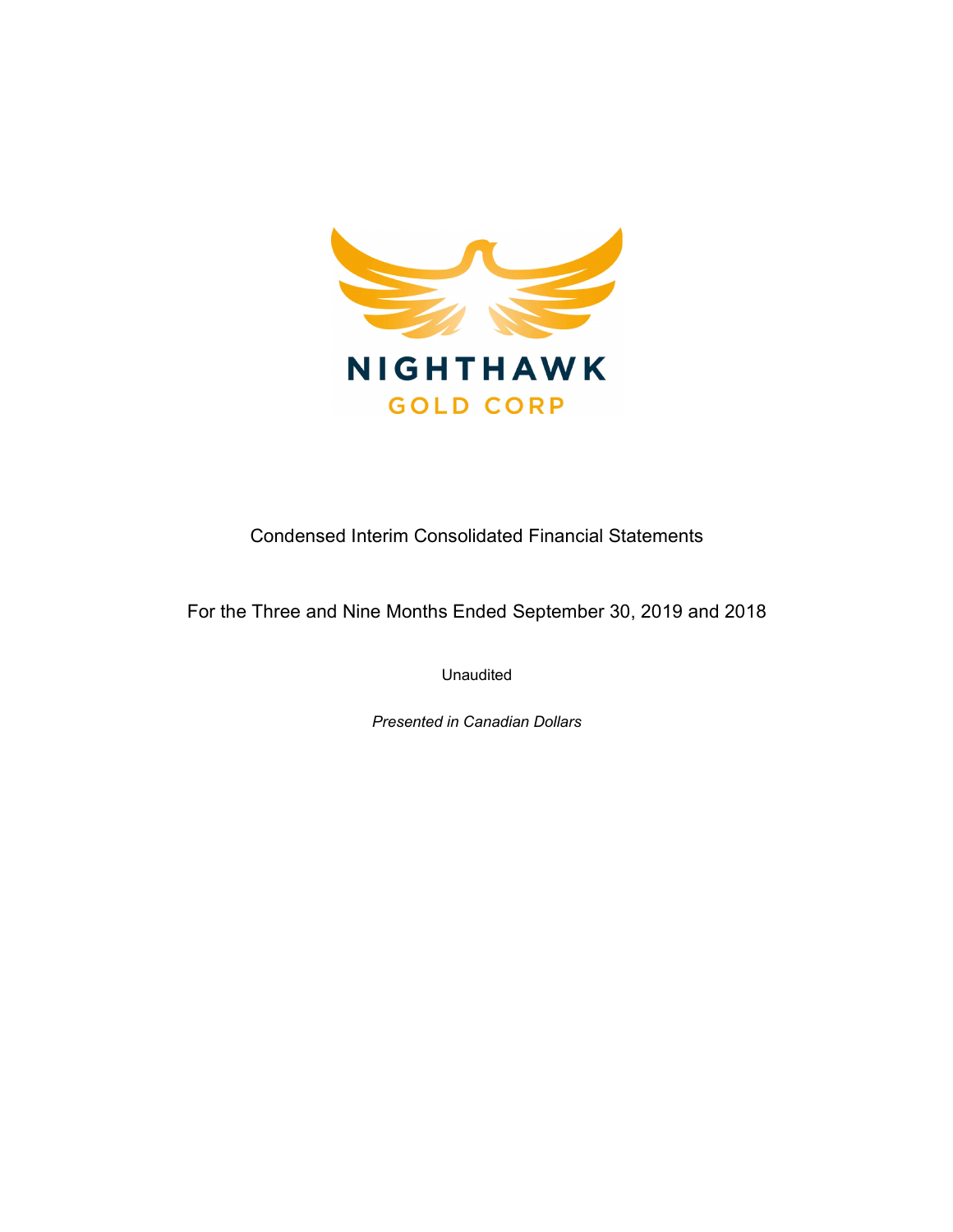

November 11, 2019

## MANAGEMENT'S RESPONSIBILITY FOR THE CONDENSED INTERIM CONSOLIDATED FINANCIAL STATEMENTS

The accompanying condensed interim consolidated financial statements of Nighthawk Gold Corp. ("Nighthawk") are the responsibility of the Board of Directors and executive management. The unaudited condensed interim consolidated financial statements have been prepared by management, on behalf of the Board of Directors, in accordance with International Financial Reporting Standards ("IFRS") as issued by the International Accounting Standards Board. These unaudited condensed interim consolidated financial statements do not include all of the disclosures required for annual consolidated financial statements and therefore should be read in conjunction with Nighthawk's audited annual consolidated financial statements and notes thereto for the year ended December 31, 2018. These unaudited condensed interim consolidated financial statements follow the same significant accounting policies and methods of application as those included in Nighthawk's most recent audited annual consolidated financial statements, except as described in note 3. Management acknowledges responsibility for the preparation and presentation of the consolidated financial statements, including responsibility for significant accounting judgments and estimates and the choice of accounting principles and methods that are appropriate to Nighthawk's circumstances. In the opinion of management, the unaudited condensed interim consolidated financial statements have been prepared within acceptable limits of materiality and are in accordance with International Accounting Standard 34, Interim Financial Reporting using accounting policies consistent with IFRS appropriate in the circumstances.

Management has established processes, which are in place to provide it sufficient knowledge to support management representations that it has exercised reasonable diligence that (i) the unaudited condensed interim consolidated financial statements do not contain any untrue statement of material fact or omit to state a material fact required to be stated or that is necessary to make a statement not misleading in light of the circumstances under which it is made, as of the date of, and for the periods presented by, the unaudited condensed interim consolidated financial statements and (ii) the unaudited condensed interim consolidated financial statements fairly present in all material respects the financial condition, results of operations and cash flows of Nighthawk, as of the date of and for the period presented by the unaudited condensed interim consolidated financial statements.

The Board of Directors is responsible for reviewing and approving the consolidated financial statements and for ensuring that management fulfills its financial reporting responsibilities. An Audit Committee assists the Board of Directors in fulfilling this responsibility. The Audit Committee meets with management to review the internal controls over the financial reporting process, the consolidated financial statements and the auditors' report. The Audit Committee also reviews Nighthawk's Management's Discussion and Analysis to ensure that the financial information reported therein is consistent with the information presented in the consolidated financial statements. The Audit Committee reports its findings to the Board of Directors for its consideration in approving the consolidated financial statements for issuance to the shareholders.

Management recognizes its responsibility for conducting Nighthawk's affairs in compliance with established financial standards, and applicable laws and regulations, and for maintaining proper standards of conduct for its activities.

(Signed) "Dr. Michael Byron" (Signed) "Michael Leskovec" Dr. Michael Byron President & Chief Executive Officer

Michael Leskovec Chief Financial Officer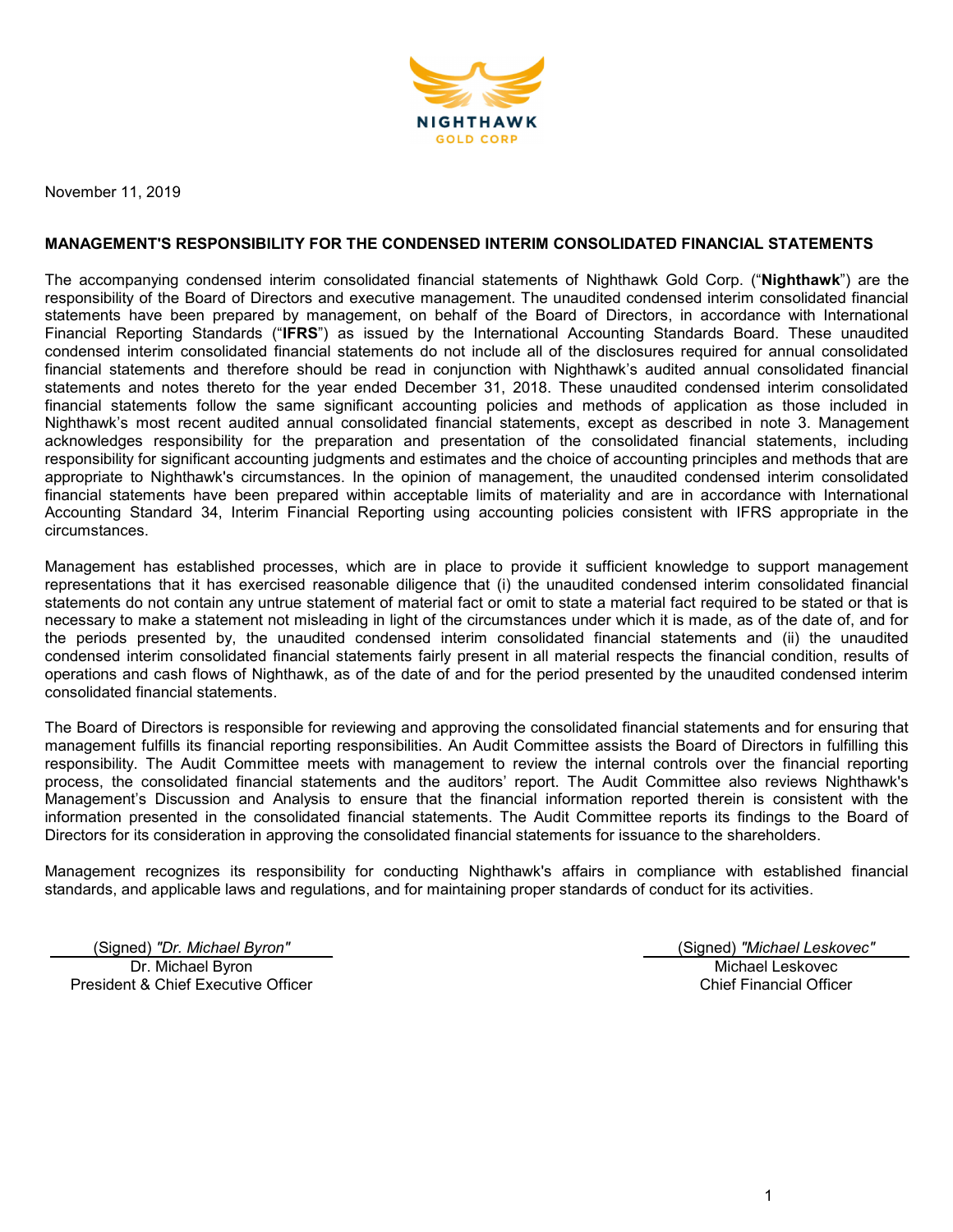

# NIGHTHAWK GOLD CORP. CONDENSED INTERIM CONSOLIDATED STATEMENTS OF FINANCIAL POSITION

Presented in Canadian Dollars **Unaudited** 

| As at                                                                                                                                   |    | September 30, December 31,<br>2019         | 2018                                       |
|-----------------------------------------------------------------------------------------------------------------------------------------|----|--------------------------------------------|--------------------------------------------|
| <b>ASSETS</b>                                                                                                                           |    |                                            |                                            |
| <b>Current Assets</b><br>Cash and cash equivalents<br>Marketable securities<br>Amounts receivable<br>Prepaid expenses and supplies      | S  | 11,567,105 \$<br>447,550<br>821,149        | 13,948,633<br>80,000<br>103,239<br>616,283 |
|                                                                                                                                         |    | 12,835,804                                 | 14,748,155                                 |
| <b>Non-current Assets</b><br>Restricted cash (note 5)<br>Exploration and evaluation assets (note 6)                                     |    | 4,669,310<br>80,910,901                    | 4,479,000<br>67,163,070                    |
|                                                                                                                                         |    | 85,580,211                                 | 71,642,070                                 |
|                                                                                                                                         |    | $$98,416,015$ \$                           | 86,390,225                                 |
| <b>LIABILITIES</b><br><b>Current Liabilities</b><br>Accounts payable and accrued liabilities                                            | \$ | 1,400,417 \$                               | 419,261                                    |
| <b>Non-current Liabilities</b><br>Provision for service obligation (note 7)<br>Reclamation provision (note 8)<br>Deferred tax liability |    | 3,012,314<br>401,150<br>9,157,349          | 3,012,314<br>401,150<br>6,903,194          |
|                                                                                                                                         |    | 12,570,813                                 | 10,316,658                                 |
| <b>SHAREHOLDERS' EQUITY</b><br>Share capital (note 9(a))<br>Share-based payment reserve (note 9(b))<br><b>Accumulated deficit</b>       |    | 94,434,782<br>17,448,818<br>(27, 438, 815) | 82,255,810<br>17,567,258<br>(24, 168, 762) |
|                                                                                                                                         |    | 84,444,785                                 | 75,654,306                                 |
|                                                                                                                                         | \$ | 98,416,015 \$                              | 86,390,225                                 |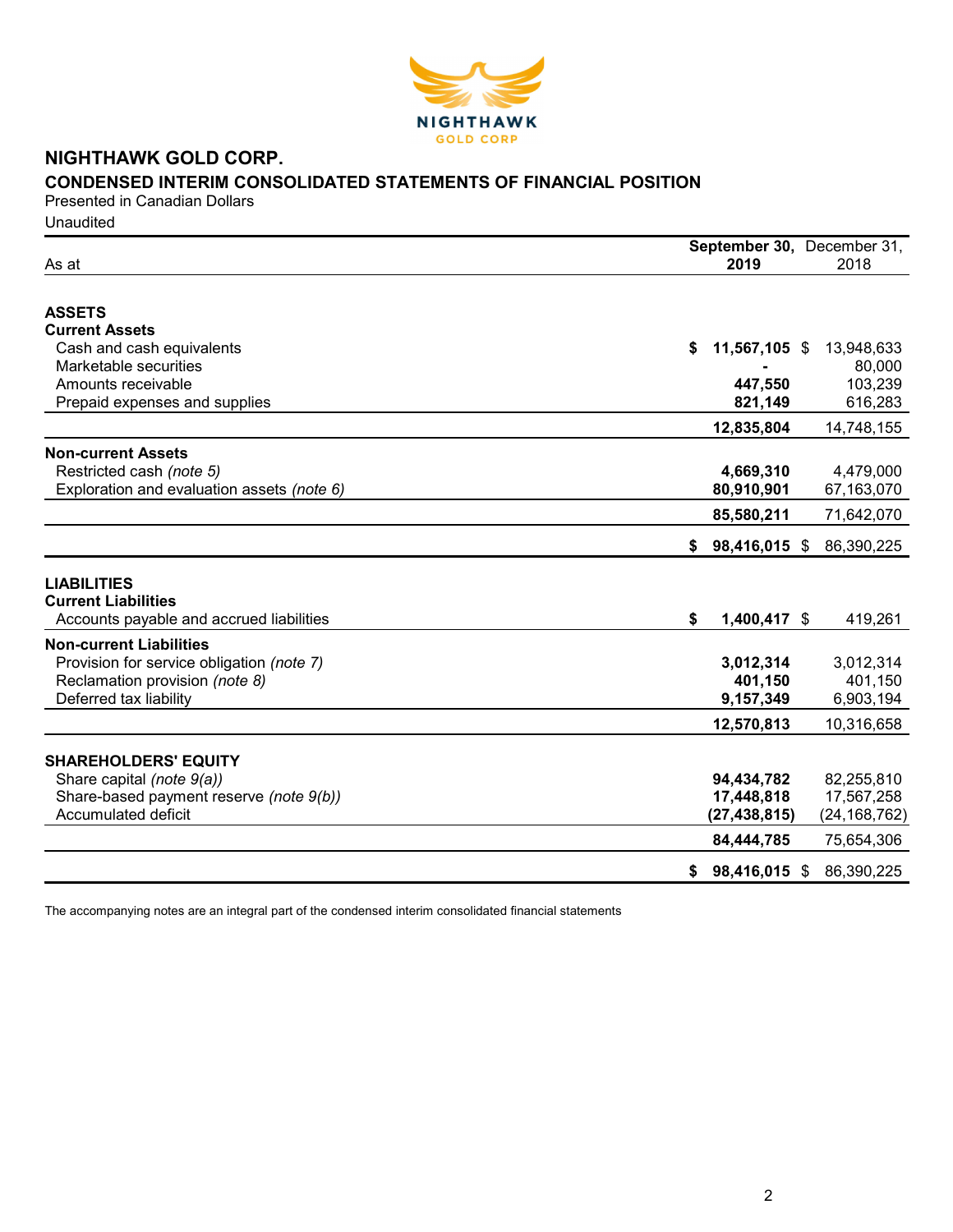

# NIGHTHAWK GOLD CORP.

# CONDENSED INTERIM CONSOLIDATED STATEMENTS OF LOSS AND COMPREHENSIVE LOSS

Presented in Canadian Dollars

Unaudited

|                                                                 | Three months ended     |                    | Nine months ended     |             |  |
|-----------------------------------------------------------------|------------------------|--------------------|-----------------------|-------------|--|
|                                                                 | September 30,<br>2019  | 2018               | September 30,<br>2019 | 2018        |  |
| <b>Expenses</b>                                                 |                        |                    |                       |             |  |
| Salaries, director and consulting fees                          | \$<br>186,203 \$       | 158,652 \$         | 521,190 \$            | 525,240     |  |
| Shareholder communication and marketing                         | 74,405                 | 61,529             | 313,009               | 245,935     |  |
| Office and administration                                       | 6,921                  | 60,203             |                       | 174,018     |  |
| Professional fees                                               | 33,095                 | 12,840             | 158,620<br>94,564     | 80,186      |  |
| Regulatory                                                      | 6,544                  | 17,404             | 75,581                | 163,913     |  |
| Travel                                                          | 15,331                 | 1,831              | 73,475                | 85,087      |  |
| Stock-based compensation (note 9(b))                            |                        | 875,408            |                       | 875,408     |  |
|                                                                 | 322,499                |                    |                       |             |  |
|                                                                 |                        | 1,187,867          | 1,236,439             | 2,149,787   |  |
| <b>Other income</b>                                             |                        |                    |                       |             |  |
| Interest income                                                 | 55,369                 | 155,162            | 167,280               | 467,141     |  |
| Gain on sale of investment                                      |                        |                    | 38.750                |             |  |
| Flow-through share premium                                      | 208,725                | 967,091            | 208,725               | 2,803,649   |  |
| Unrealized loss on investment                                   |                        | (50,000)           |                       | (100,000)   |  |
|                                                                 | 264,094                | 1,072,253          | 414,755               | 3,170,790   |  |
| Income (loss) before income taxes                               | (58, 405)              | (115, 614)         | (821, 684)            | 1,021,003   |  |
| Deferred tax expense                                            | (1, 592, 857)          | (1,995,432)        | (2, 448, 369)         | (3,671,613) |  |
| Net loss and comprehensive loss                                 | \$<br>$(1,651,262)$ \$ | $(2, 111, 046)$ \$ | $(3,270,053)$ \$      | (2,650,610) |  |
| Net loss per share (note 10):<br><b>Basic and fully diluted</b> | \$<br>$(0.01)$ \$      | $(0.01)$ \$        | $(0.02)$ \$           | (0.01)      |  |
|                                                                 |                        |                    |                       |             |  |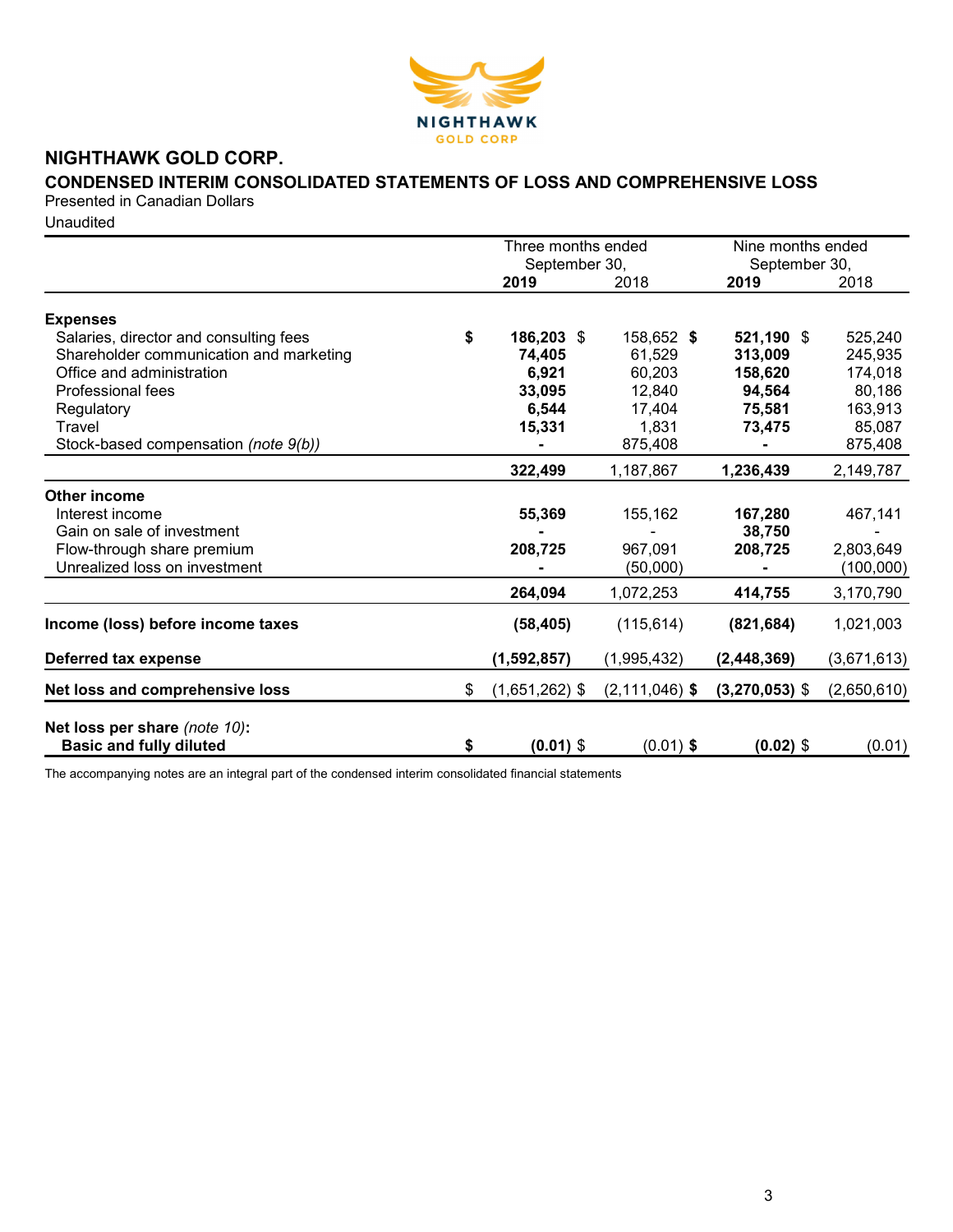

# NIGHTHAWK GOLD CORP.

# CONDENSED INTERIM CONSOLIDATED STATEMENTS OF CHANGES IN SHAREHOLDERS' EQUITY

Presented in Canadian Dollars

Unaudited

|                                                                      | Share capital    | <b>Warrants and</b><br>broker warrants | Share-based<br>payment reserve | <b>Accumulated</b><br>deficit | <b>Total equity</b> |
|----------------------------------------------------------------------|------------------|----------------------------------------|--------------------------------|-------------------------------|---------------------|
| Balance at December 31, 2017                                         | 80,094,256<br>\$ | \$<br>3,986,339                        | 12,448,488<br>S.               | (22, 340, 352)<br>S.          | 74,188,731          |
| Issuance of shares, net of cash share issuance<br>costs of \$19,109  | 2,480,891        |                                        |                                |                               | 2,480,891           |
| Flow-through share premium                                           | (350,000)        |                                        |                                |                               | (350,000)           |
| Tax effect of share issue costs                                      | (37, 974)        |                                        |                                |                               | (37, 974)           |
| Issuance of common shares on exercise of stock options               | 19,496           |                                        |                                |                               | 19,496              |
| Fair value of stock options transferred on exercise                  | 5,231            |                                        | (5,231)                        |                               |                     |
| Expiry of warrants                                                   |                  | (3,986,339)                            | 3,986,339                      |                               |                     |
| Stock-based compensation                                             |                  |                                        | 1,156,572                      |                               | 1,156,572           |
| Net loss for the period                                              |                  |                                        |                                | (2,650,610)                   | (2,650,610)         |
| <b>Balance at September 30, 2018</b>                                 | 82,211,900       |                                        | 17,586,168                     | (24,990,962)                  | 74,807,106          |
| Issuance of common shares on exercise of stock options               | 25,000           |                                        |                                |                               | 25,000              |
| Fair value of stock options transferred on exercise                  | 18,910           |                                        | (18, 910)                      |                               |                     |
| Net income for the period                                            |                  |                                        |                                | 822,200                       | 822,200             |
| Balance at December 31, 2018                                         | 82,255,810       |                                        | 17,567,258                     | (24, 168, 762)                | 75,654,306          |
| Issuance of shares, net of cash share issuance costs of<br>\$732,882 | 11,905,043       |                                        |                                |                               | 11,905,043          |
| Flow-through share premium                                           | (208, 725)       |                                        |                                |                               | (208, 725)          |
| Tax effect of share issue costs                                      | 194,214          |                                        |                                |                               | 194,214             |
| Issuance of common shares on exercise of stock options               | 170,000          |                                        |                                |                               | 170,000             |
| Fair value of stock options transferred on exercise                  | 118,440          |                                        | (118, 440)                     |                               |                     |
| Net loss for the period                                              |                  |                                        |                                | (3,270,053)                   | (3,270,053)         |
| <b>Balance at September 30, 2019</b>                                 | 94,434,782<br>\$ | \$                                     | 17,448,818<br>\$               | (27, 438, 815)<br>\$          | 84,444,785          |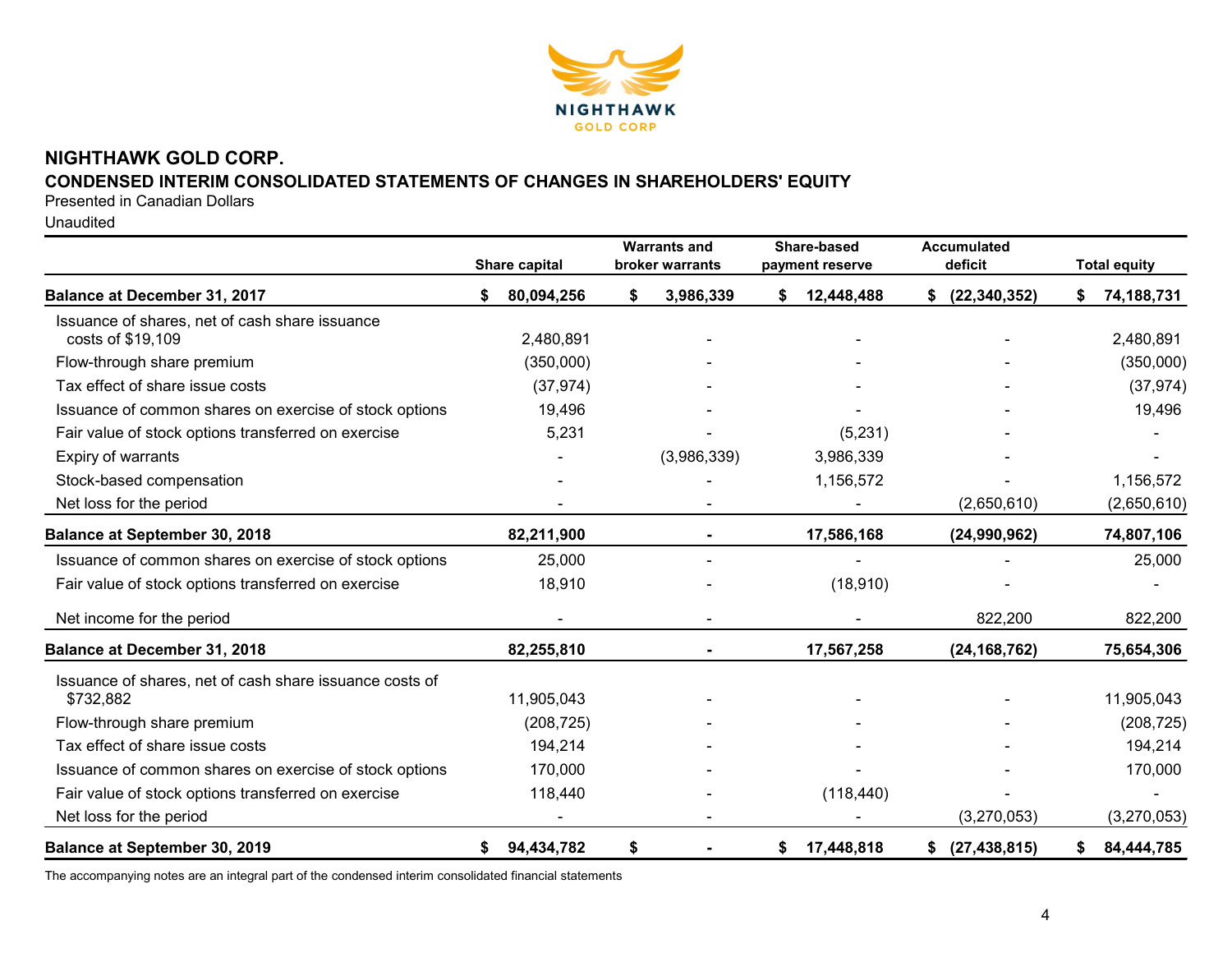

# NIGHTHAWK GOLD CORP. CONDENSED INTERIM CONSOLIDATED STATEMENTS OF CASH FLOWS Presented in Canadian Dollars

**Unaudited** 

| For the nine months ended September 30,<br>2019                   |                  | 2018         |
|-------------------------------------------------------------------|------------------|--------------|
| Cash provided by (used in)                                        |                  |              |
| <b>Operations</b>                                                 |                  |              |
| Net loss for the period<br>\$                                     | $(3,270,053)$ \$ | (2,650,610)  |
| Items not involving cash:                                         |                  |              |
| Deferred income tax expense                                       | 2,448,369        | 3,671,613    |
| Stock-based compensation                                          |                  | 875,408      |
| Gain on sale of investment                                        | (38, 750)        |              |
| Flow-through share premium                                        | (208, 725)       | (2,803,649)  |
| Unrealized loss on investment                                     |                  | 100,000      |
| Change in non-cash working capital:                               |                  |              |
| Amounts receivable                                                | (344, 311)       | (305, 260)   |
| Prepaid expenses and supplies                                     | (204, 866)       | (73, 218)    |
| Accounts payable and accrued liabilities                          | 981,156          | 1,770,083    |
|                                                                   | (637, 180)       | 584,367      |
| <b>Financing</b>                                                  |                  |              |
| Issuance of common shares, net of share issue costs<br>11,905,043 |                  | 2,480,891    |
| Exercise of stock options                                         | 170,000          | 19,496       |
| 12,075,043                                                        |                  | 2,500,387    |
| Investing                                                         |                  |              |
| Exploration and evaluation costs                                  | (13,662,895)     | (12,706,757) |
| Acquisition costs                                                 | (84, 936)        | (119, 744)   |
| Proceeds on sale of investment                                    | 118,750          |              |
| Restricted cash                                                   | (190, 310)       |              |
|                                                                   | (13, 819, 391)   | (12,826,501) |
| Decrease in cash                                                  | (2,381,528)      | (9,741,747)  |
| Cash and cash equivalents, beginning of period                    | 13,948,633       | 26,095,840   |
| Cash and cash equivalents, end of period<br>\$                    | 11,567,105 \$    | 16,354,093   |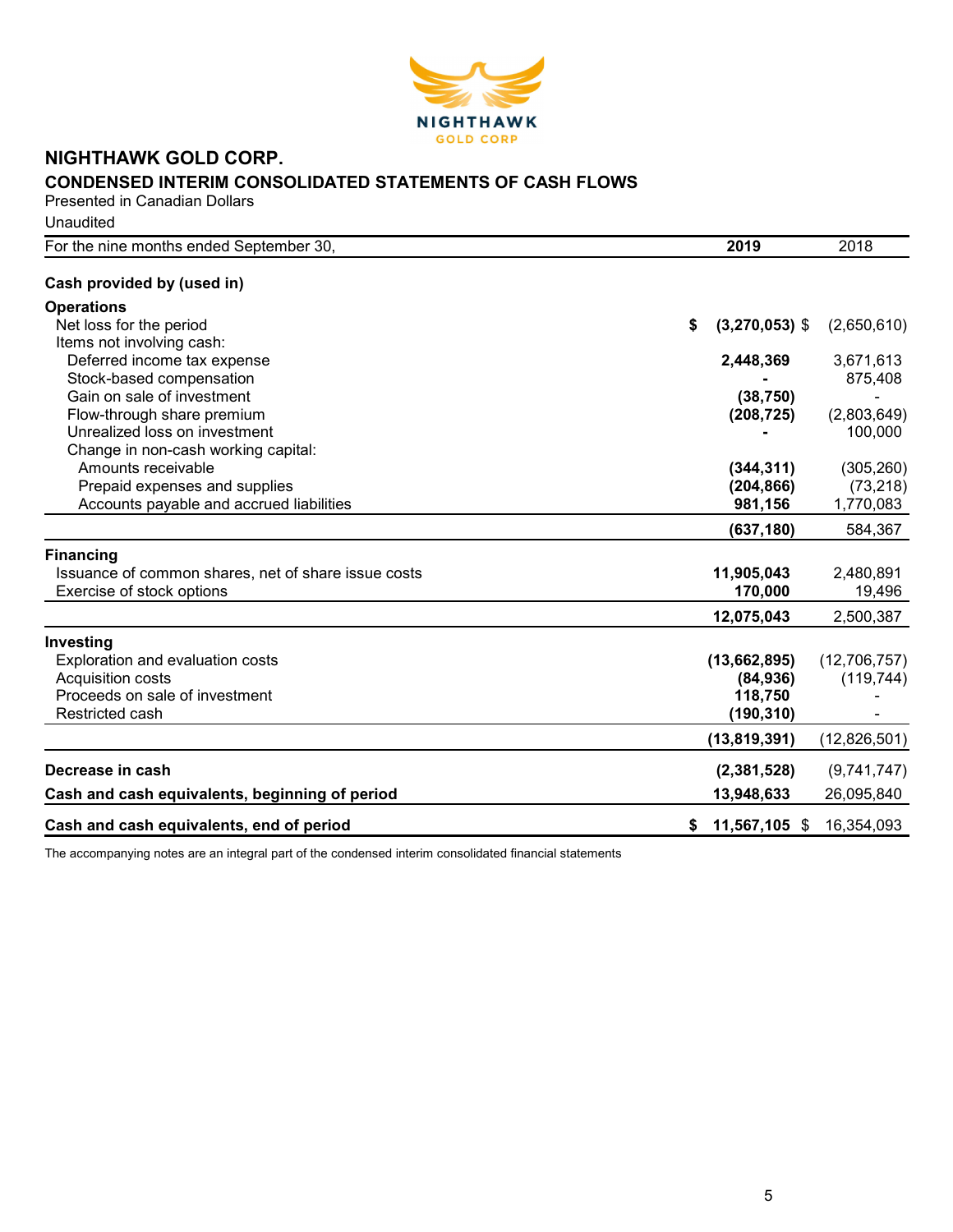

Unaudited

For the three and nine months ended September 30, 2019 and 2018

# 1. NATURE OF OPERATIONS

Nighthawk Gold Corp. ("Nighthawk" or the "Company") was incorporated on January 8, 2004 under the Business Corporations Act (Ontario) and is a publicly listed Canadian junior resource company with exploration and evaluation assets in Canada. Nighthawk is engaged in the identification, acquisition, exploration and evaluation of gold properties, is listed on the Toronto Stock Exchange ("TSX"), and trades under the symbol NHK. To date, Nighthawk has not earned any revenue from operations. The Company's registered office is located at Suite 301, 141 Adelaide Street West, Toronto, Ontario, Canada, M5H 3L5.

The condensed interim consolidated financial statements for the three and nine months ended September 30, 2019 have been approved for issue by the Board of Directors on November 11, 2019.

Nighthawk is in the exploration stage and is subject to risks and challenges similar to companies in a comparable stage. These risks include, but are not limited to, the challenges of securing adequate capital in view of exploration, development and operational risks inherent in the mining industry; changes in government policies and regulations; the ability to obtain the necessary environmental permitting; challenges in future profitable production or, alternatively Nighthawk's ability to dispose of its exploration and evaluation assets on an advantageous basis; as well as global economic, precious and base metal price volatility; all of which are uncertain.

## 2. BASIS OF PRESENTATION

These unaudited condensed interim consolidated financial statements have been prepared in accordance with IAS 34 - Interim Financial Reporting on the basis of International Financial Reporting Standards ("IFRS") and interpretations as approved by the International Accounting Standards Board ("IASB") and are presented in Canadian dollars.

These unaudited condensed interim consolidated financial statements have been prepared on a going concern basis, under the historical cost convention, except fair value through profit and loss assets which are carried at fair value, and have been prepared using the accrual basis of accounting except for cash flow information.

The unaudited condensed interim consolidated statement of cash flows shows the changes in cash arising during the year from operating activities, investing activities and financing activities.

The cash flows from operating activities are determined by using the indirect method. Net loss is therefore adjusted by non-cash items, such as deferred tax expenses (recoveries), stock-based compensation, write-down of exploration and evaluation assets, flow-through share premium, accretion expense, as well as changes from amounts receivable, prepaid expenses and supplies, and accounts payable and accrued liabilities. In addition, all income and expenses from cash transactions that are attributable to investing or financing activities are eliminated. The cash flows from investing and financing activities are determined by using the direct method.

These condensed interim consolidated financial statements have been prepared under the historical cost convention, except fair value through profit and loss assets which are carried at fair value, and have been prepared using the accrual basis of accounting except for cash flow information.

# 3. SIGNIFICANT ACCOUNTING POLICIES

The financial framework and accounting policies applied in the preparation of these unaudited condensed interim consolidated financial statements are consistent with those as disclosed in its most recently completed audited consolidated financial statements for the fiscal year ended December 31, 2018.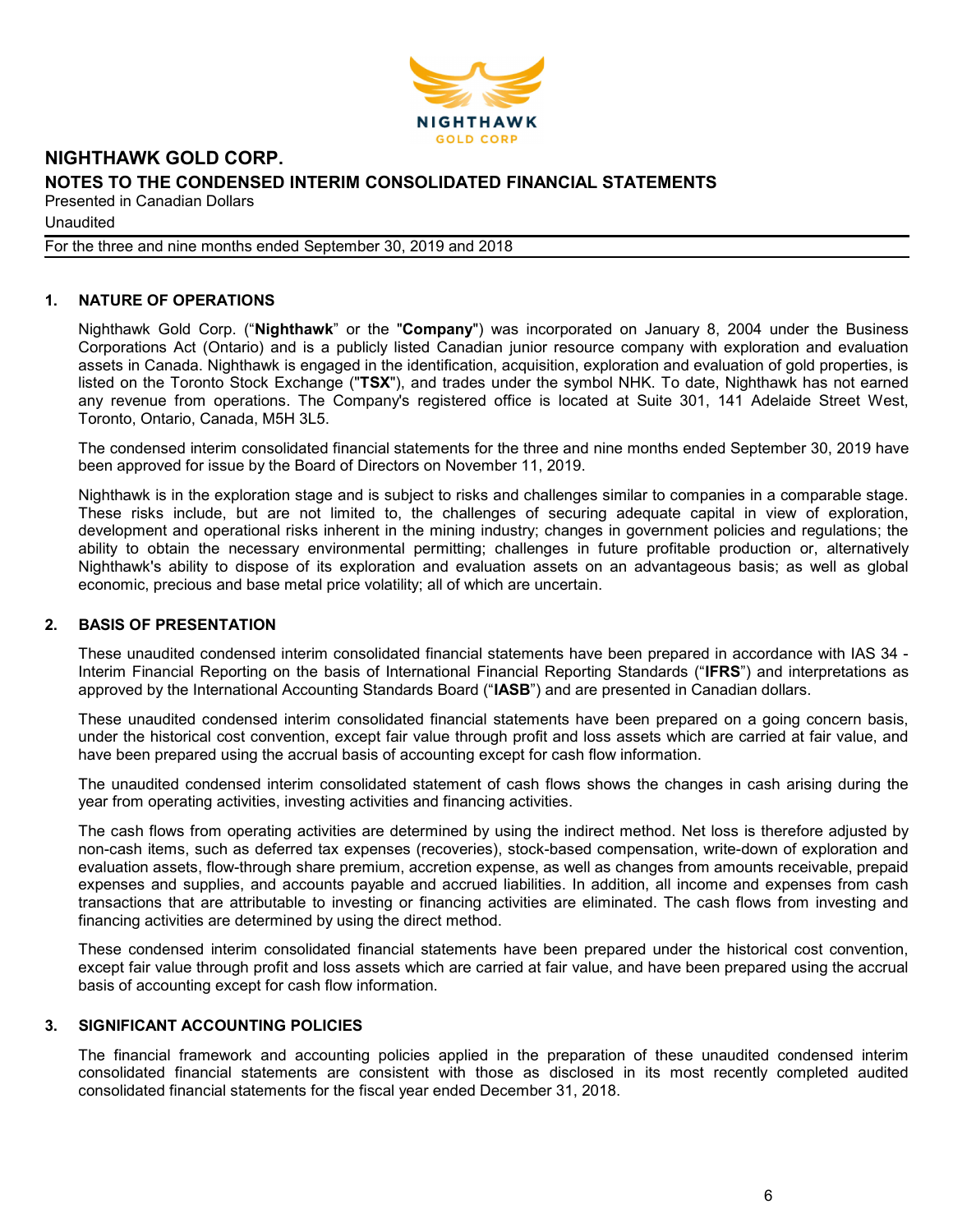

Unaudited

For the three and nine months ended September 30, 2019 and 2018

# 3. SIGNIFICANT ACCOUNTING POLICIES (continued)

# (a) Changes in Accounting Policies

The Company has adopted the following standard during the nine months ended September 30, 2019:

(i) In January 2016, the International Accounting Standards Board (IASB) issued a new International Financial Reporting Standard (IFRS) on lease accounting which was incorporated into Part I of the CPA Canada Handbook – Accounting by the Accounting Standards Board (AcSB) in June 2016. IFRS 16 supersedes IAS 17 Leases, IFRIC 4 Determining Whether an Arrangement Contains a Lease, SIC-15 Operating Leases - Incentives and SIC-27 Evaluating the Substance of Transactions Involving the Legal Form of a Lease. IFRS 16 introduces a single lessee accounting model that requires a lessee to recognize assets and liabilities for all leases with a term of more than 12 months, unless the underlying asset is of low value. Lease assets and liabilities are initially recognized on a present value basis and subsequently, similarly to other non-financial assets and financial liabilities, respectively. The lessor accounting requirements are substantially unchanged and, accordingly, continue to require classification and measurement as either operating or finance leases. The new standard also introduces detailed disclosure requirements for both the lessee and lessor. The new standard is effective for annual periods beginning on or after January 1, 2019. Earlier application is permitted for entities that also apply IFRS 15 Revenue from Contracts with Customers.

Nighthawk's adoption of IFRS 16 did not have a material financial impact upon the condensed interim consolidated financial statements.

# 4. CRITICAL ACCOUNTING ESTIMATES AND SIGNIFICANT JUDGEMENTS

The preparation of these condensed interim consolidated financial statements requires management to make certain estimates and assumptions that affect the reported amounts of assets and liabilities at the date of the condensed interim consolidated financial statements and reported amounts of revenues and expenses during the reporting period. Actual outcomes could differ from these estimates. These condensed interim consolidated financial statements include estimates which, by their nature, are uncertain. The impacts of such estimates are pervasive throughout the condensed interim consolidated financial statements, and may require accounting adjustments based on future occurrences. Revisions to accounting estimates are recognized in the period in which the estimate is revised and future periods if the revision affects both current and future periods. These estimates are based on historical experience, current and future economic conditions and other factors, including expectations of future events that are believed to be reasonable under the circumstances.

Significant assumptions about the future and other sources of estimation and judgemental uncertainty that management has made at the consolidated statement of financial position reporting date, that could result in a material adjustment to the carrying amounts of assets and liabilities, in the event that actual results differ from assumptions made, relate to, but are not limited to, the following:

- (i) Nighthawk assesses the carrying value of exploration and evaluation assets at each reporting period to determine whether any indication of impairment exists. When an impairment exists, the calculation of recoverable amount requires the use of estimates and assumptions such as long-term commodity prices, discount rates, recoverable metals, and operating performance;
- (ii) the calculation of the fair value of warrants, broker warrants and stock options issued by Nighthawk requires the use of estimates of inputs in the Black-Scholes option pricing valuation model;
- (iii) the calculation of the reclamation liability and provision for service obligation, being the present value of the estimated costs to restore the properties is discounted at rates which reflect current market assessments and the risks specific to the liability. The calculation requires management to estimate the total restoration costs, timing of remediation and an appropriate discount rate; and
- (iv) valuation of deferred income taxes.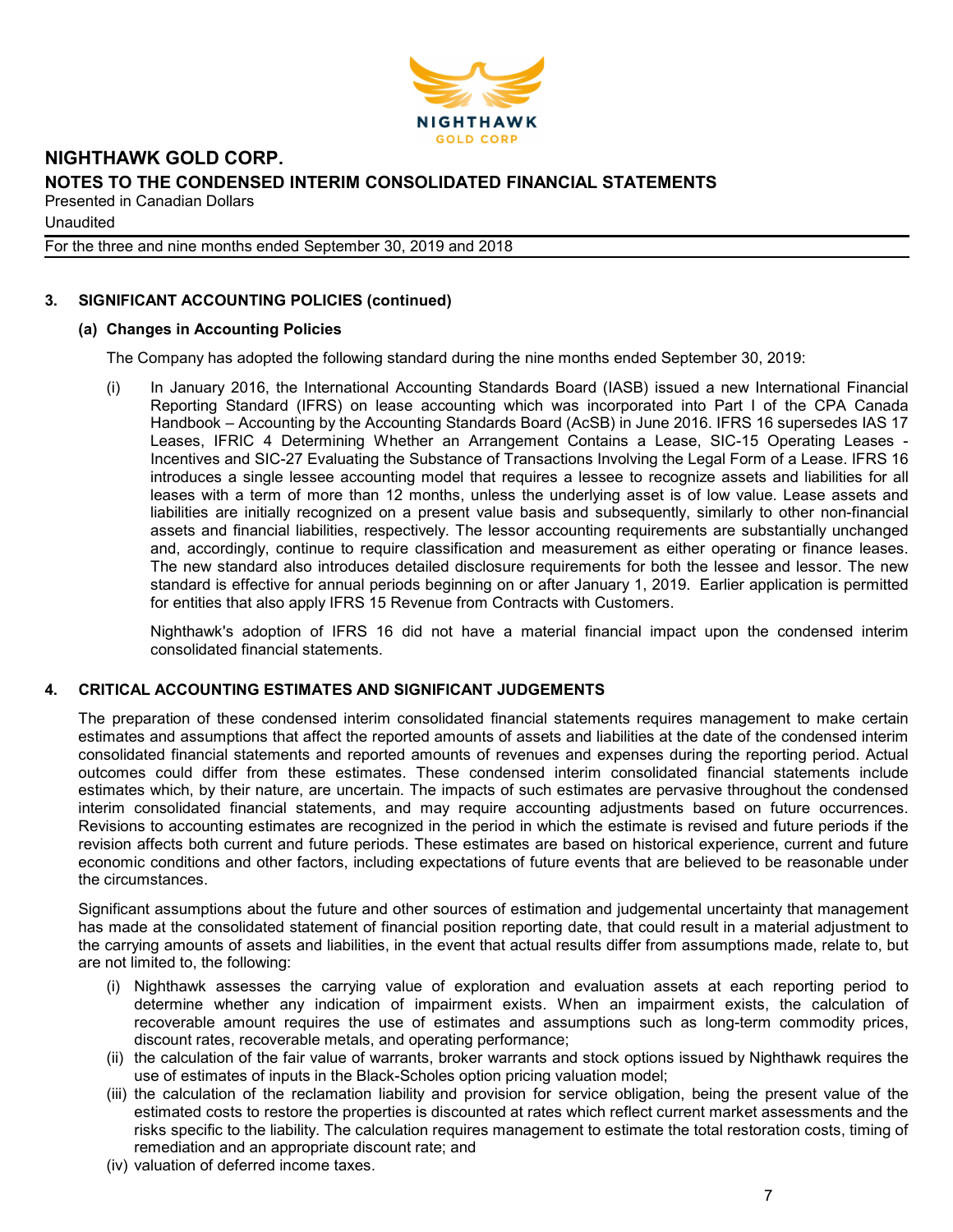

Unaudited

#### For the three and nine months ended September 30, 2019 and 2018

# 5. RESTRICTED CASH

During the year ended July 31, 2011, Nighthawk posted two irrevocable standby letters of credit with a Canadian chartered bank in the amount of \$401,000 (collectively, the "Permit LOC's") to provide security under its land use permit and water access licence for the existing reclamation work associated with the Damoti Reclamation Obligation (notes 6 and 8) as well as with its exploration activities relating to the Indin Lake Gold Property in the Northwest Territories, Canada. Nighthawk posted additional security of \$78,000 in March 2012, and \$190,310 during the nine months ended September 30, 2019 upon receiving approval on its renewed land use and water access permits on its Indin Lake Gold Property. In February 2019, Nighthawk received its renewed land use permit and water access licence, thereby approving its exploration activities over the next 5 years, expiring in February 2024, and which are extendible up to February 2026. The Permit LOC's are secured by guaranteed investment certificates (the "Permit GIC's") at a Canadian chartered bank for the same amount. The Permit GIC's and the Additional Security may be recovered by Nighthawk at expiration of the land use permit and water access licence in absence of any environmental disturbances provided Nighthawk carries out activities to satisfy the Damoti Reclamation Obligation.

On January 26, 2012, under the terms of its agreement to acquire 100% ownership of the mineral claims and leases of the former producing Colomac Gold Mine (the "Colomac Gold Project") (note 6), Nighthawk entered into three letters of credit totaling \$5,000,000 at a Canadian chartered bank in favour of Aboriginal Affairs and Northern Development Canada ("AANDC") to secure Nighthawk's service obligation to perform reclamation services on three other sites as follows: \$3,000,000 for the Diversified site, \$1,000,000 for the Spider Lake site and \$1,000,000 for the Chalco Lake site (collectively, the "Colomac LOC's") (note 7). The Colomac LOC's are secured by guaranteed investment certificates (the "Colomac GIC's") at a Canadian chartered bank for the same amounts. Upon completion of the service obligation with respect to each reclamation site to the satisfaction of an independent third party engineer, the Colomac LOC's with respect to each site will be released and the hold restriction on the related Colomac GIC will be eliminated. At any time, the Company may terminate the liability relating to this service obligation, but as a consequence would relinquish the related Colomac GIC still held as security against the Colomac LOC's at that time.

In Fiscal 2013, the reclamation activities at the Chalco Lake site were completed and the approval of the third party engineer was obtained. As a result, the Colomac LOC with respect to the Chalco Lake site was released and the hold restriction on \$1,000,000 was eliminated at that time (note 7).

|                                                            | Permit<br>security | Colomac<br>GIC's | Total<br>restricted cash |
|------------------------------------------------------------|--------------------|------------------|--------------------------|
| Balance - December 31, 2018                                | 479.000 \$         | 4.000.000 \$     | 4.479.000                |
| Additional security for updated land use and water permits | 190.310            | $\blacksquare$   | 190,310                  |
| Balance - September 30, 2019                               | 669,310 \$         | $4,000,000$ \$   | 4,669,310                |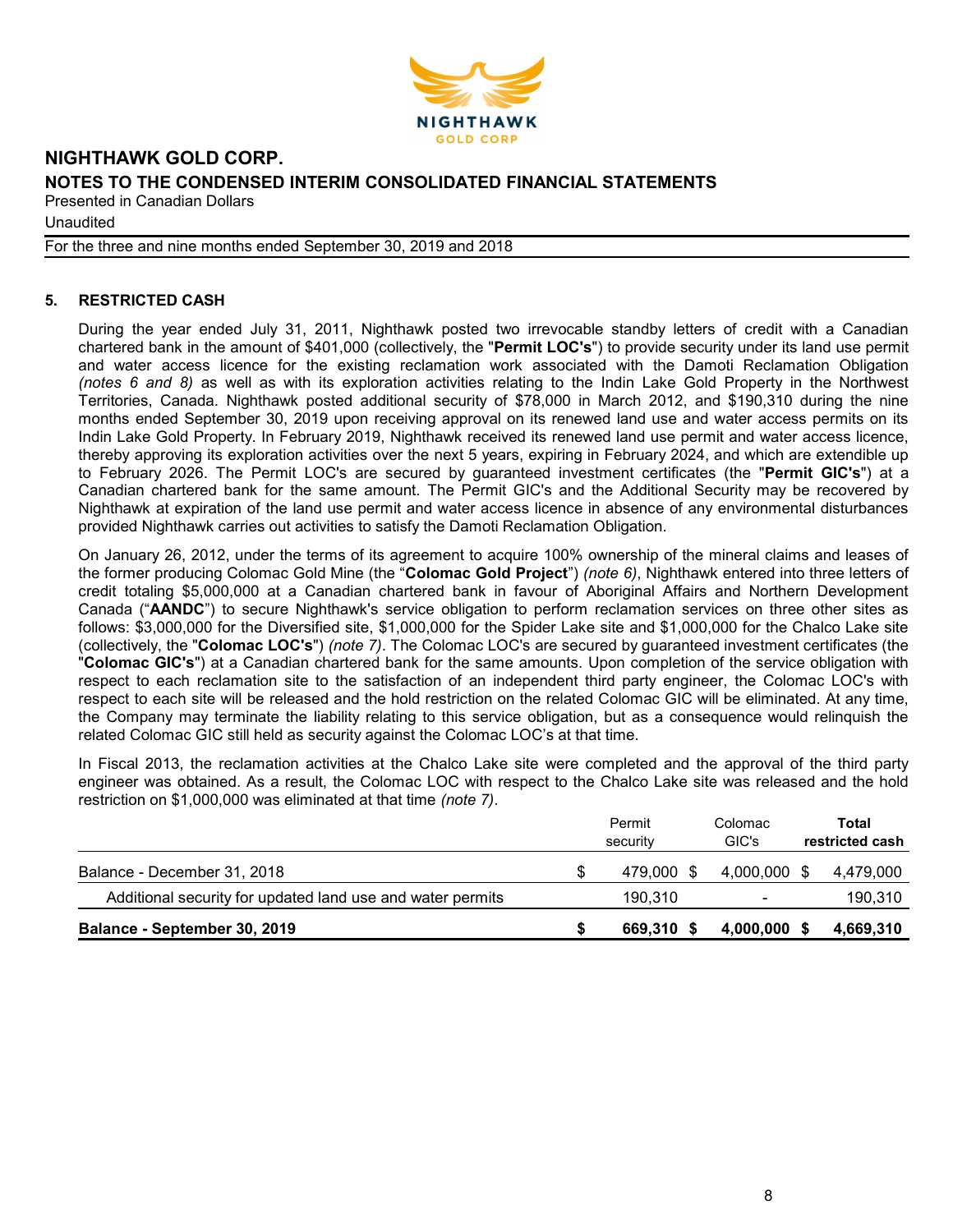

Unaudited

For the three and nine months ended September 30, 2019 and 2018

# 6. EXPLORATION AND EVALUATION ASSETS

|                                                      |                                  | December 31, 2018 |    |                |     |                                  |   | <b>September 30, 2019</b> |    |                                           |
|------------------------------------------------------|----------------------------------|-------------------|----|----------------|-----|----------------------------------|---|---------------------------|----|-------------------------------------------|
| <b>Mineral Property</b>                              | Option &<br>acquisition<br>costs | Exploration       |    | <b>Balance</b> |     | Option &<br>acquisition<br>costs |   | <b>Exploration</b>        |    | <b>Balance</b>                            |
| Indin Lake Gold Property \$10,348,314 \$             |                                  | 56,814,756        | -S | 67,163,070     | \$. | 10,433,250                       | S | 70,477,651                | S  | 80,910,901                                |
| <b>Mineral Property</b>                              |                                  |                   |    |                |     |                                  |   |                           |    | <b>Indin Lake</b><br><b>Gold Property</b> |
| Balance - December 31, 2018                          |                                  |                   |    |                |     |                                  |   |                           | \$ | 67,163,070                                |
| Acquisition costs<br><b>Exploration expenditures</b> |                                  |                   |    |                |     |                                  |   |                           |    | 84,936<br>13,662,895                      |
| Balance - September 30, 2019                         |                                  |                   |    |                |     |                                  |   |                           | S  | 80,910,901                                |

## Indin Lake Gold Property

In August 2008, Nighthawk acquired 6 mining leases and 6 mining claims (the "Damoti Lake Property") which lie within Nighthawk's Indin Lake Gold Property in the Indin Lake Greenstone Belt located approximately 200 kilometres north of Yellowknife, Northwest Territories. The Damoti Lake Property is subject to an existing 2% net smelter return royalty. Upon acquisition, a reclamation obligation existed at the Damoti Lake Property (the "Damoti Reclamation Obligation"). At the time of acquisition, the estimated cost of the Damoti Reclamation Obligation could not be reliably measured. Nighthawk has since carried out environmental assessments using a third party specialist and has estimated the cost of the Damoti Reclamation Obligation to be \$401,150 (note 8). Nighthawk has capitalized the Damoti Reclamation Obligation, and related assessment costs, as acquisition costs related to the Damoti Lake Property as the liability was assumed at acquisition. During the nine months ended September 30, 2019, Nighthawk incurred \$62,646 of assessment costs which have been capitalized as acquisition costs.

Under agreements dated January 7, 2011, and as amended on April 4, 2013, Nighthawk acquired 100% interest in 15 mining leases and 3 mining claims (the "Indin Lake Properties") within the Indin Lake Greenstone Belt, subject to existing net smelter royalties on certain claims ranging from 2% to 5%, by making payments of cash and shares totalling \$725,000. In January and April 2011, Nighthawk staked 107 additional mining claims in the Northwest Territories which link the Indin Lake Properties and the Damoti Lake Property, thereby consolidating much of the Indin Lake Gold Property's ground.

In January 2012, Nighthawk completed an agreement to acquire 100% ownership of the mineral claims and leases of the Colomac Gold Project, located within the Indin Lake Greenstone Belt and contiguous to and surrounded by Nighthawk's existing Indin Lake Gold Property in the Northwest Territories, from AANDC. As consideration for the Colomac Gold Project, Nighthawk committed to perform reclamation services on three other sites within the Indin Lake Gold Property land package which are the responsibility of AANDC: the Diversified, Chalco Lake, and Spider Lake sites. The obligation for the services is to be carried out on behalf of AANDC to a maximum of \$5,000,000. See note 7 for further details on the provision for service obligation remaining at September 30, 2019. The Company did not assume the reclamation liabilities of these three sites and is not responsible for any historical environmental liabilities associated with the Colomac Gold Project. At any time, the Company may terminate the liability relating to this service obligation, but as a consequence would relinquish the related Colomac GIC still held as security against the Colomac LOC's at that time.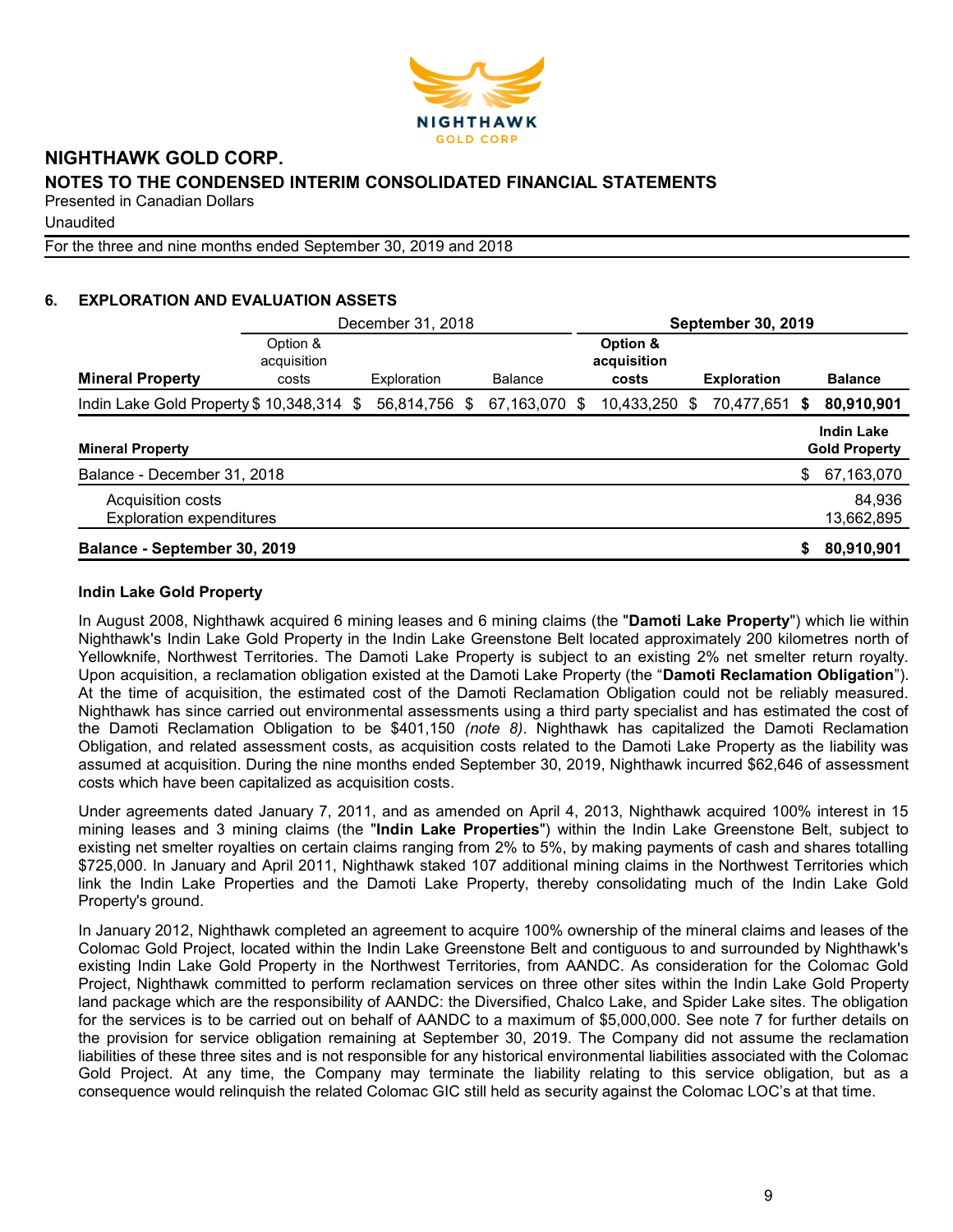

Unaudited

For the three and nine months ended September 30, 2019 and 2018

# 7. PROVISION FOR SERVICE OBLIGATION

As consideration for the Colomac Gold Project (note 6), Nighthawk agreed to perform reclamation services on three other sites within the Indin Lake Gold Property land package which are the responsibility of AANDC: Diversified, Chalco Lake, and Spider Lake. The obligation for the reclamation services is to be carried out on behalf of AANDC to a maximum of \$5,000,000. Upon closing, Nighthawk entered into the Colomac LOC's totaling \$5,000,000 in favour of AANDC to secure Nighthawk's obligation to perform the services for each site. The Colomac LOC's are secured by the Colomac GIC's at a Canadian chartered bank for the same amounts (note 5).

Nighthawk did not assume the reclamation liabilities of these three sites. Upon completion of the service obligation with respect to each site to the satisfaction of an independent third party engineer, the Colomac LOC's with respect to each site will be released and the hold restriction on the related Colomac GIC will be eliminated. At any time, the Company may terminate the liability relating to this service obligation, but as a consequence would relinquish the related Colomac GIC still held as security against the Colomac LOC's at that time. In March 2013, the reclamation activities at the Chalco Lake site were completed upon approvals of the third party engineer.

|  | <b>Service Obligation</b> |
|--|---------------------------|
|--|---------------------------|

| Balance - December 31, 2018 and September 30, 2019 | \$3,012,314 |
|----------------------------------------------------|-------------|
|                                                    |             |

#### 8. RECLAMATION PROVISION

Upon acquisition of the Damoti Lake Property (note 6), the Damoti Reclamation Obligation existed at the Damoti Lake Property. At the time of acquisition, the estimated cost of the Damoti Reclamation Obligation could not be reliably measured. Nighthawk has since carried out environmental assessments using a third party specialist and estimated the cost of the Damoti Reclamation Obligation to be \$401,150. Nighthawk has posted the Permit GIC's and the additional security for an amount of \$669,310 (note 5) to provide security under its land use permit and water access licence for the Damoti Reclamation Obligation as well as for exploration activities relating to the Indin Lake Gold Property.

|                                                    | Amount  |
|----------------------------------------------------|---------|
| Balance - December 31, 2018 and September 30, 2019 | 401.150 |

# 9. SHARE CAPITAL

(a) Common Shares

Authorized Capital - Unlimited common shares Issued

|                                                          | Number of<br>shares | Consideration |
|----------------------------------------------------------|---------------------|---------------|
| Balance - December 31, 2018                              | 193,705,996<br>\$.  | 82,255,810    |
| Issued for cash - flow-through private placement         | 28,290,000          | 12,637,925    |
| Flow-through share premium                               |                     | (208, 725)    |
| Issue costs                                              |                     | (732, 882)    |
| Tax effect of share issue costs                          |                     | 194,214       |
| Exercise of stock options                                | 500,000             | 170,000       |
| Fair value of stock options transferred to common shares |                     | 118,440       |
| Balance - September 30, 2019                             | 222.495.996<br>S.   | 94,434,782    |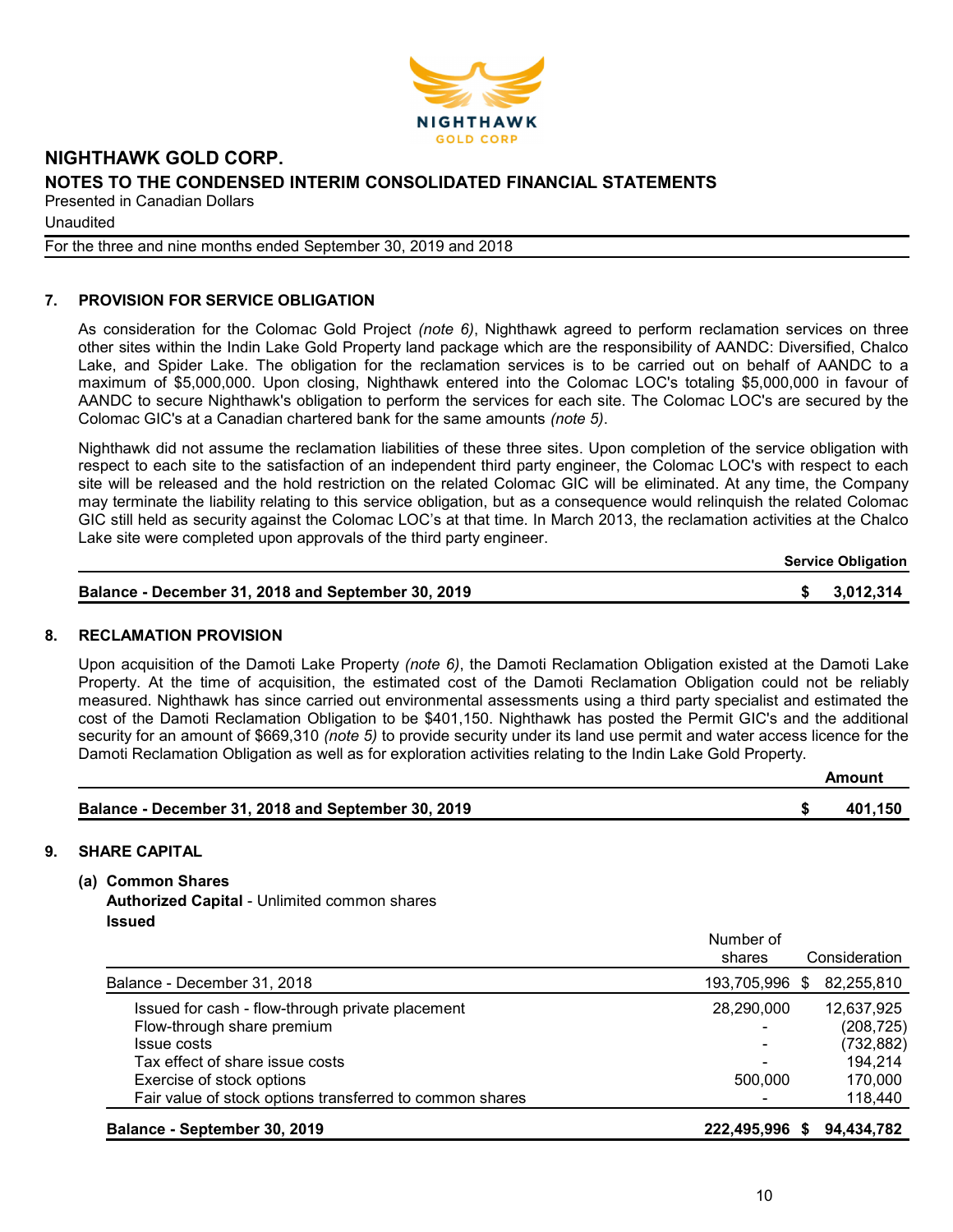

**Unaudited** 

For the three and nine months ended September 30, 2019 and 2018

### 9. SHARE CAPITAL (continued)

#### (a) Common Shares (continued)

On June 6, 2019, Nighthawk completed a bought deal private placement financing of 13,915,000 flow-through shares at a price of \$0.495 per share and 14,375,000 flow-through shares at a price of \$0.40 per share for aggregate gross proceeds of \$12,637,925. Share issue costs in relation to the financing were \$732,882.

#### (b) Contributed Surplus

#### Share-based Payment Reserve

| Balance - December 31, 2018  | \$17,567,258 |
|------------------------------|--------------|
| Exercise of stock options    | (118, 440)   |
| Balance - September 30, 2019 | \$17,448,818 |

#### Incentive Plans

The shareholders of Nighthawk have approved a stock option plan (the "Stock Option Plan") and a share unit plan (the "Share Unit Plan" and together with the Stock Option Plan, the "Incentive Plans"). The Incentive Plans supersede the previous option plan of Nighthawk, however, awards outstanding under the previous option plan continue to be outstanding and governed by the previous stock option plan. The Incentive Plans are each a "rolling evergreen" plan and provide that the number of common shares of Nighthawk available for issuance from treasury under the Incentive Plans or any other security based compensation arrangement (pre-existing or otherwise, including the previous option plan), subject to adjustments, shall not exceed 10% of the issued and outstanding common shares of the Nighthawk at the time of grant. Any increase in the issued and outstanding common shares of Nighthawk will result in an increase in the available number of common shares issuable under the Incentive Plans. Any issuance of common shares from treasury pursuant to the settlement of stock options or share units granted pursuant to the Incentive Plans shall automatically replenish the number of common shares issuable under the Incentive Plans. When each option or share unit is exercise/settled (as applicable), cancelled or terminated, a common share shall automatically be made available for the grant of a stock option/share unit under the Incentive Plans.

#### Stock Option Plan

The Stock Option Plan provides for the issuance of stock options to acquire common shares to employees, directors, officers, consultants, and management company employees of Nighthawk. The period within which stock options may be exercised and the number of stock options which may be exercised in any such period are determined by the Board of Directors at the time of grant of such stock options, however, that the maximum term of any stock option awarded under the Stock Option Plan is ten (10) years. The exercise price per common shares under a stock option is determined by the Board of Directors, but in any event, shall not be lower than the "market price" of the common shares on the date of grant of the stock option.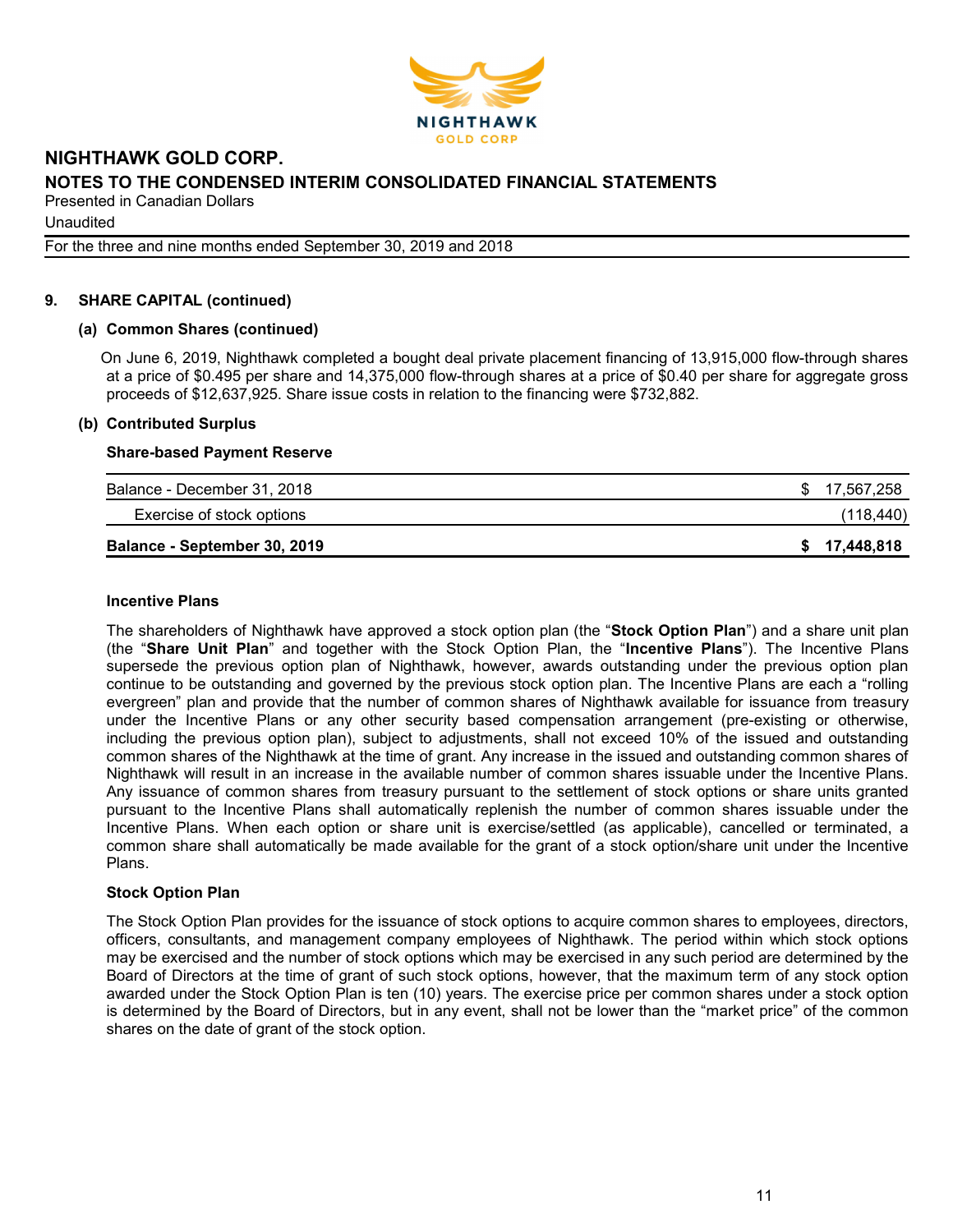

Unaudited

For the three and nine months ended September 30, 2019 and 2018

# 9. SHARE CAPITAL (continued)

## (b) Contributed Surplus (continued)

### Share Unit Plan

The Share Unit Plan provides for the issuance of share units to employees, directors, officers, consultants, and management company employees of Nighthawk. Share units are units created by means of an entry on the books of Nighthawk representing the right to receive one common share (subject to adjustments) issued from treasury per share unit. The number of share units granted and any applicable vesting conditions are determined in the discretion of the Board of Directors (or a committee thereof) on the date of grant. In granting share units, the Board of Directors (or a committee thereof) may include other terms, conditions, and/or vesting criteria which are not inconsistent with the Share Unit Plan. Share units are settled by way of issuance of common shares from treasury as soon as practicable following the maturity date in accordance with the Share Unit Plan. As of September 30, 2019, there are no share units issued.

|                              | Number of<br>options   | Weighted<br>average<br>exercise price |
|------------------------------|------------------------|---------------------------------------|
| Balance - December 31, 2018  | 15,026,061 \$          | 0.46                                  |
| Exercised<br><b>Expired</b>  | (500,000)<br>(926,061) | 0.34<br>0.57                          |
| Balance - September 30, 2019 | 13,600,000 \$          | 0.45                                  |

A summary of Nighthawk's outstanding stock options at September 30, 2019 is presented below:

| <b>Grant date</b>  | <b>Options</b><br>outstanding | <b>Options</b><br>exercisable | <b>Exercise price</b> | <b>Weighted average</b><br>remaining life<br>(years) |  |  |
|--------------------|-------------------------------|-------------------------------|-----------------------|------------------------------------------------------|--|--|
| December 17, 2014  | 1,350,000                     | 1.350.000                     | \$0.34                | 0.2                                                  |  |  |
| December 1, 2015   | 1,665,000                     | 1,665,000                     | \$0.15                | 1.2                                                  |  |  |
| June 8, 2016       | 2,330,000                     | 2,330,000                     | \$0.25                | 1.7                                                  |  |  |
| July 4, 2016       | 450,000                       | 450,000                       | \$0.37                | 1.8                                                  |  |  |
| March 20, 2017     | 4,000,000                     | 4,000,000                     | \$0.80                | 2.5                                                  |  |  |
| September 19, 2018 | 3,805,000                     | 3,805,000                     | \$0.40                | 4.0                                                  |  |  |
|                    | 13,600,000                    | 13,600,000                    | \$0.45                | 2.4                                                  |  |  |

Option pricing models require the use of highly subjective estimates and assumptions including the expected stock price volatility. Volatility is based on the historical volatility of Nighthawk. Changes in the underlying assumptions can materially affect the fair value estimates. The options issued to non-employees were valued using the fair value of the equity instrument granted in the absence of a reliable estimate of the fair value of the goods or services received.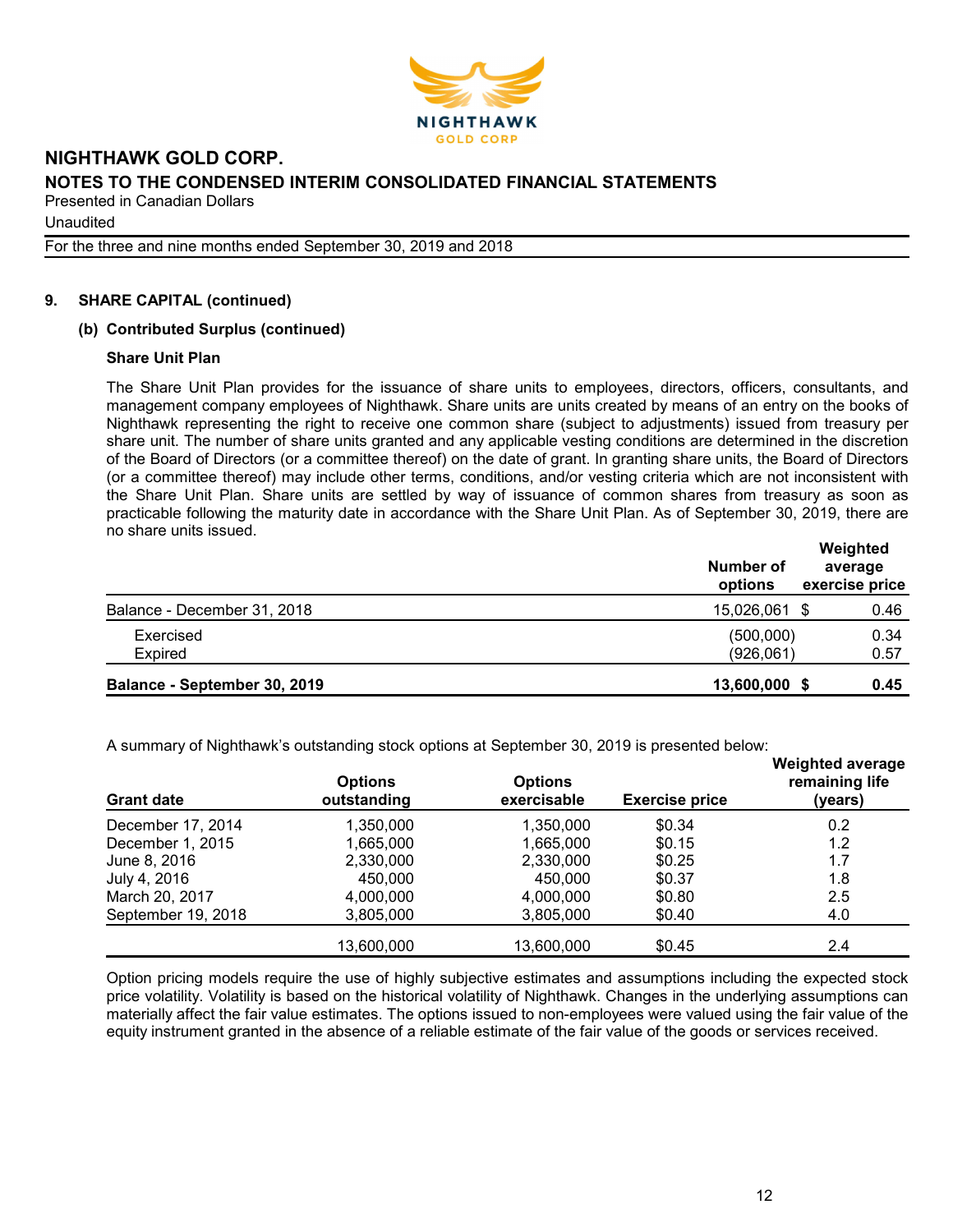

Unaudited

For the three and nine months ended September 30, 2019 and 2018

# 10. NET LOSS PER SHARE

Net loss per share has been calculated using the weighted average number of shares outstanding during the three and nine months ended September 30, 2019 and 2018.

|                                                                               | Three months ended<br>September 30, |             | Nine months ended<br>September 30, |                                                              |             |
|-------------------------------------------------------------------------------|-------------------------------------|-------------|------------------------------------|--------------------------------------------------------------|-------------|
|                                                                               |                                     | 2019        | 2018                               | 2019                                                         | 2018        |
| Net loss for the period<br>Basic and fully diluted weighted average number of |                                     |             |                                    | $$$ (1,651,262) \$ (2,111,046) \$ (3,270,053) \$ (2,650,610) |             |
| shares outstanding during the period                                          |                                     | 220,996,409 | 193,008,170                        | 205,801,747                                                  | 190,086,299 |
| Basic and fully diluted net loss per share                                    |                                     | $(0.01)$ \$ | $(0.01)$ \$                        | $(0.02)$ \$                                                  | (0.01)      |

Fully diluted weighted average common shares outstanding for the three and nine months ended September 30, 2019 and 2018 are not reflective of the outstanding stock options as their exercise would be anti-dilutive in the loss per share calculation.

## 11. RELATED PARTY DISCLOSURES

#### (a) Director and Executive Management Compensation

Directors and executive management's compensation for the nine months ended September 30, 2019 and 2018 consisted of the following:

|                             | Three months ended<br>September 30, |              | Nine months ended<br>September 30, |           |  |
|-----------------------------|-------------------------------------|--------------|------------------------------------|-----------|--|
|                             | 2019                                | 2018         | 2019                               | 2018      |  |
| Cash compensation           | $138,500$ \$                        | 138,500 \$   | 415,500 \$                         | 415,500   |  |
| <b>Employment benefits</b>  | 3,171                               | 3.704        | 9.514                              | 11,111    |  |
| Fair value of stock options | $\blacksquare$                      | 791.897      | $\blacksquare$                     | 791,897   |  |
|                             | 141,671                             | $934,101$ \$ | 425,014 \$                         | 1,218,508 |  |

Directors and executive management did not receive any stock options during the nine months ended September 30, 2019.

#### (b) Director and Executive Management Transactions

The aggregate value of transactions and outstanding balances relating to entities over which directors and executive management have control or significant influence were as follows:

|                                    | <b>Transaction value</b><br>for the nine months ended |                       |            |                       |                          |                       |   |                      | Balance outstanding as at |  |
|------------------------------------|-------------------------------------------------------|-----------------------|------------|-----------------------|--------------------------|-----------------------|---|----------------------|---------------------------|--|
| <b>Transaction</b>                 | Note                                                  | September 30,<br>2019 |            | September 30,<br>2018 |                          | September 30,<br>2019 |   | December 31.<br>2018 |                           |  |
| Geological consulting              | (1)                                                   | D                     | 180,000 \$ |                       | 180,000 \$               |                       | ۰ |                      |                           |  |
| Consulting                         | (2)                                                   |                       | 90.000     |                       | 90.000                   |                       | - |                      |                           |  |
| Rent                               | (3)                                                   |                       | 44.109     |                       | 44.787                   |                       | - |                      |                           |  |
| Participation in private placement | $\left( 4\right)$                                     |                       | 219,000    |                       | $\overline{\phantom{a}}$ |                       | - |                      |                           |  |
|                                    |                                                       |                       | 533.109    |                       | 314.787 \$               |                       | - |                      |                           |  |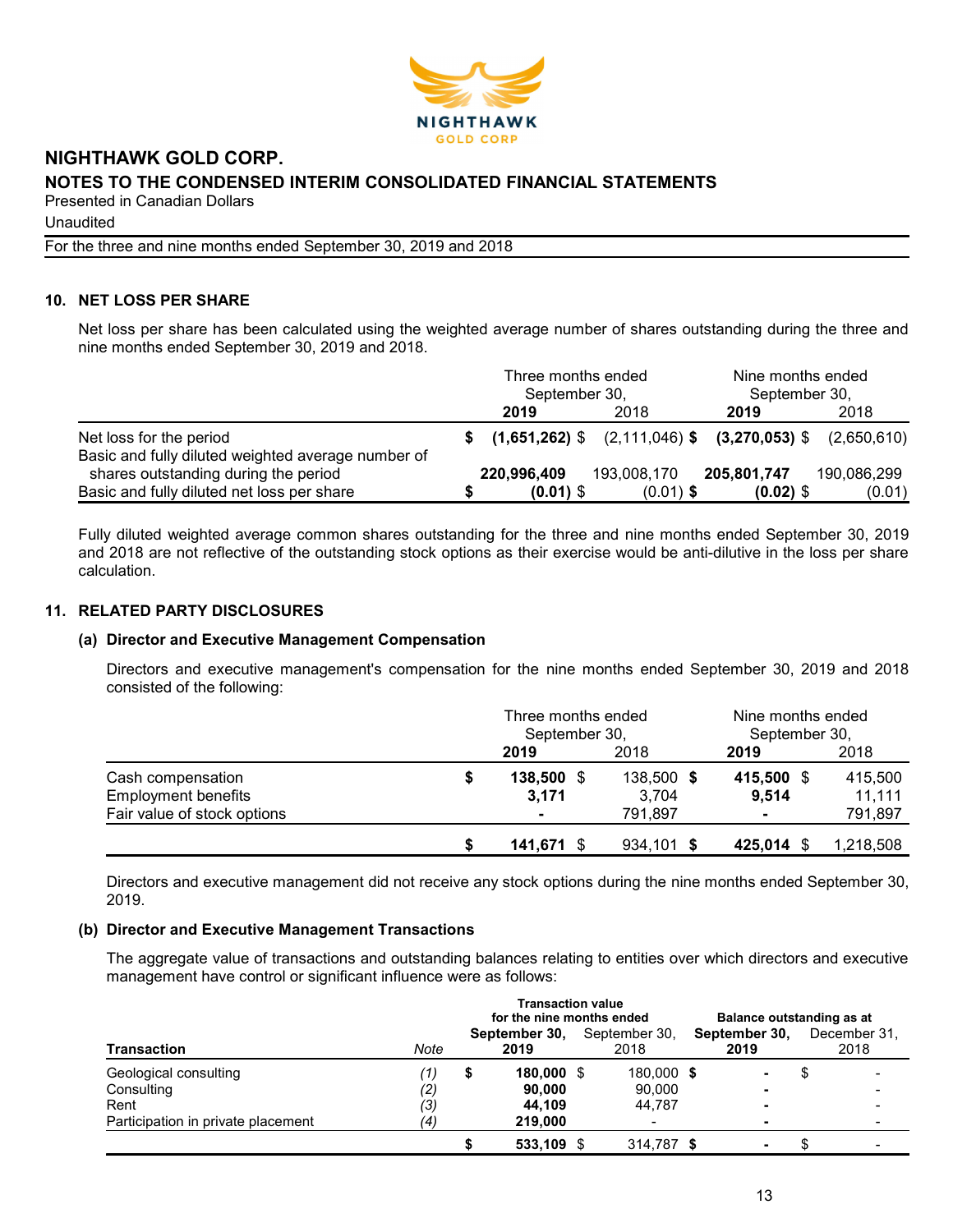

**Unaudited** 

For the three and nine months ended September 30, 2019 and 2018

# 11. RELATED PARTY DISCLOSURES (continued)

#### (b) Director and Executive Management Transactions (continued)

- (1) During the nine months ended September 30, 2019, Nighthawk paid geological consulting fees of \$180,000 (nine months ended September 30, 2018 - \$180,000) to Byron Geological Inc., a company controlled by Dr. Michael Byron, the current Chief Executive Officer and a Director of Nighthawk. At September 30, 2019, the balance owed was \$nil (December 31, 2018 - \$nil).
- (2) During the nine months ended September 30, 2019, Nighthawk paid financial consulting fees of \$90,000 (nine months ended September 30, 2018 - \$90,000) to 2245448 Ontario Inc., a company controlled by Michael Leskovec, the Chief Financial Officer of Nighthawk. At September 30, 2019, the balance owed was \$nil (December 31, 2018 - \$nil).
- (3) During the nine months ended September 30, 2019, the Company paid rent and office costs of \$44,109 (nine months ended September 30, 2018 - \$44,787) to 1249687 Ontario Ltd., a company controlled by Brent Peters, a director of the Company. At September 30, 2019, the balance owed was \$nil (December 31, 2018 - \$nil).
- (4) During the nine months ended September 30, 2019, combined insider participation by the Directors and executive management in the bought deal private placement (note  $9(a)$ ) totaled 485,000 flow-through common shares at \$0.40 for aggregate proceeds of \$219,000.

#### 12. MANAGEMENT OF CAPITAL RISK

Nighthawk's capital management objective is to obtain adequate levels of funding to support its exploration activities, to obtain corporate and administrative functions necessary to support organizational functioning and obtain sufficient funding to further the identification and development of precious metal deposits. Achieving this objective requires management to consider the underlying nature of exploration activities, availability of capital, the cost of various capital alternatives and other factors.

Nighthawk raises capital, as necessary, to meet its needs and take advantage of perceived opportunities and, therefore, does not have a numeric target for its capital structure. Funds are primarily secured through equity capital raised by way of private placements. There can be no assurance that Nighthawk will be able to continue raising equity capital in this manner.

Establishing and adjusting capital requirements is a continuous management process. Exploration involves a high degree of "discovery" risk and substantial uncertainties about the ultimate ability of Nighthawk to achieve positive cash flows from operations. Consequently, management primarily funds Nighthawk's exploration activities and administrative costs by issuing share capital rather than using other capital sources that require fixed repayments of principal or interest. Nighthawk will continue to assess new properties and seek to acquire an interest in additional properties if it feels there is sufficient geologic or economic potential and if it has adequate financial resources to do so.

Development activities may begin once a property's mineral reserves are estimated and Nighthawk makes a positive production decision. At this point, management may consider other sources of financing such as senior debt or convertible debentures as a means to reduce equity dilution.

Nighthawk's capital under management at September 30, 2019 includes share capital of \$94,434,782 (December 31, 2018 - \$82,255,810).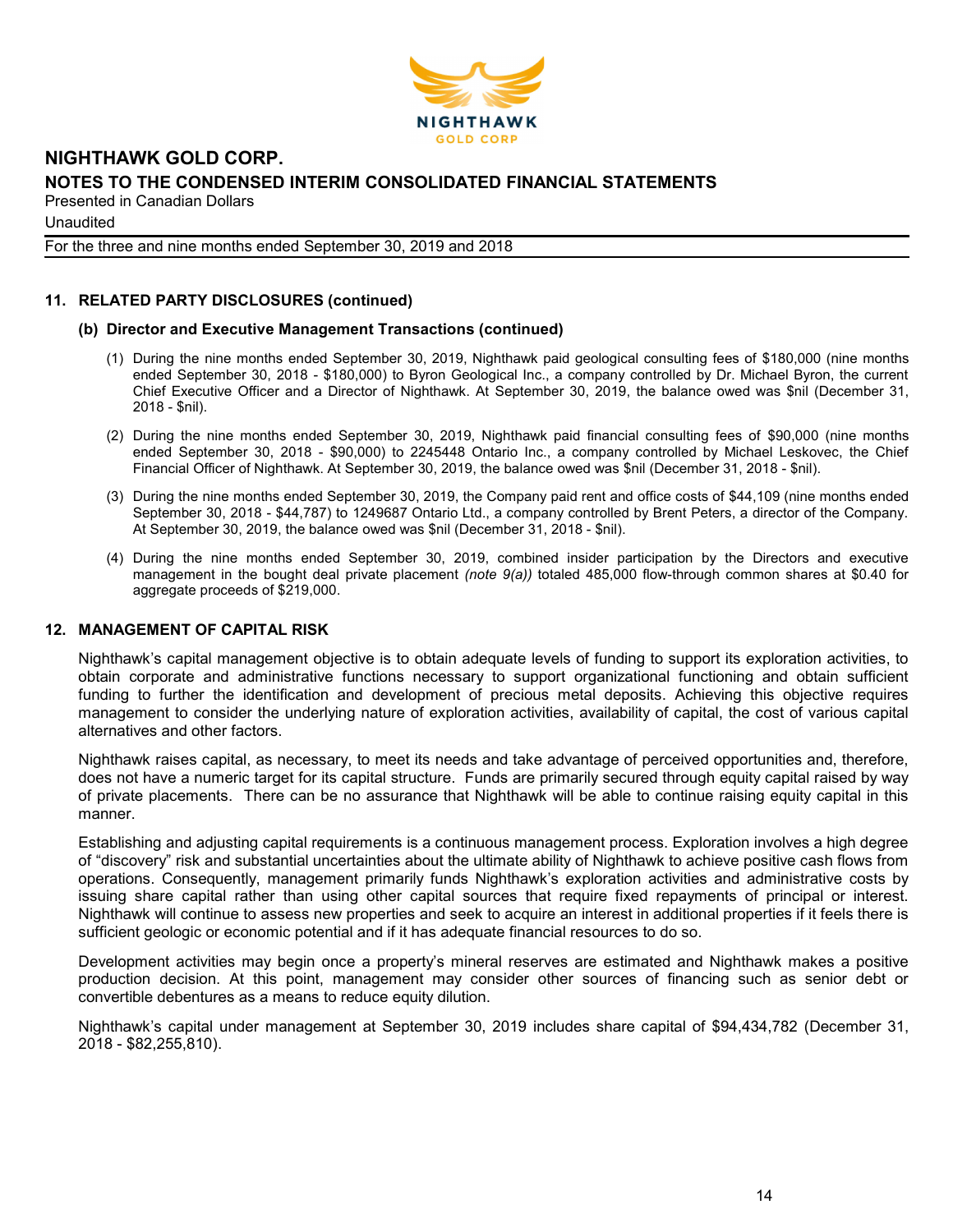

**Unaudited** 

For the three and nine months ended September 30, 2019 and 2018

## 12. MANAGEMENT OF CAPITAL RISK (continued)

Nighthawk invests all capital that is surplus to its immediate operational needs in short-term, liquid and highly rated financial instruments, such as cash, and short-term guarantee deposits, all held with major Canadian financial institutions.

There were no changes in Nighthawk's approach to capital management during the nine months ended September 30, 2019 and Nighthawk is not subject to any externally imposed capital requirements other than the restricted cash held as guaranteed investment certificates at a Canadian chartered bank as security for the letters of credit posted with respect to Damoti Reclamation Obligation and the Colomac Security (note 5).

As of September 30, 2019, Nighthawk had \$4,913,917 of flow-through expenditure obligations remaining, which must be expended by December 31, 2020.

## 13. MANAGEMENT OF FINANCIAL AND OTHER RISK

Nighthawk's financial instruments are exposed to financial risks as summarized below:

#### (a) Fair Value

The carrying amount of cash and cash equivalents, amounts receivable, and accounts payable and accrued liabilities represent their fair value due to their short-term nature. The fair value of the restricted cash are equal to its carrying value. Fair value represents the amount that would be exchanged in an arm's length transaction between willing parties and is best evidenced by a quoted market price if one exists.

#### (b) Credit Risk

Nighthawk's credit risk is primarily attributable to cash and cash equivalents and amounts receivable. Nighthawk has no significant concentration of credit risk arising from operations. Restricted cash consists of guaranteed investment certificates, which secure Nighthawk's two irrevocable standby letters of credit with a Canadian chartered bank (note 5) which Nighthawk considers to be a reputable financial institution. Management therefore believes the risk of loss to be remote.

#### (c) Liquidity Risk

Nighthawk's approach to managing liquidity risk is to ensure that it will have sufficient liquidity to meet liabilities when due. As at September 30, 2019, Nighthawk had a cash balance of \$11,567,105 (December 31, 2018 - \$13,948,633) to settle current liabilities of \$1,400,417 (December 31, 2018 - \$419,261). All of Nighthawk's financial trade liabilities have contractual maturities of 30 days or less and are subject to normal trade terms.

#### (d) Interest Rate Risk

Nighthawk's cash primarily includes highly liquid bank deposits that earn a fixed rate of interest thereon. Due to the short-term nature of these financial instruments, fluctuations in market rates do not have a significant impact on estimated fair values as of September 30, 2019. The restricted cash and secured notes are not subject to cash flow interest rate risk due to the fixed rate of interest thereon. Future cash flows from interest income on cash will be affected by interest rate fluctuations. Nighthawk manages interest rate risk by maintaining an investment policy for short-term investments. This policy focuses primarily on preservation of capital and liquidity. Nighthawk is exposed to interest rate price risk on fixed interest rate instruments.